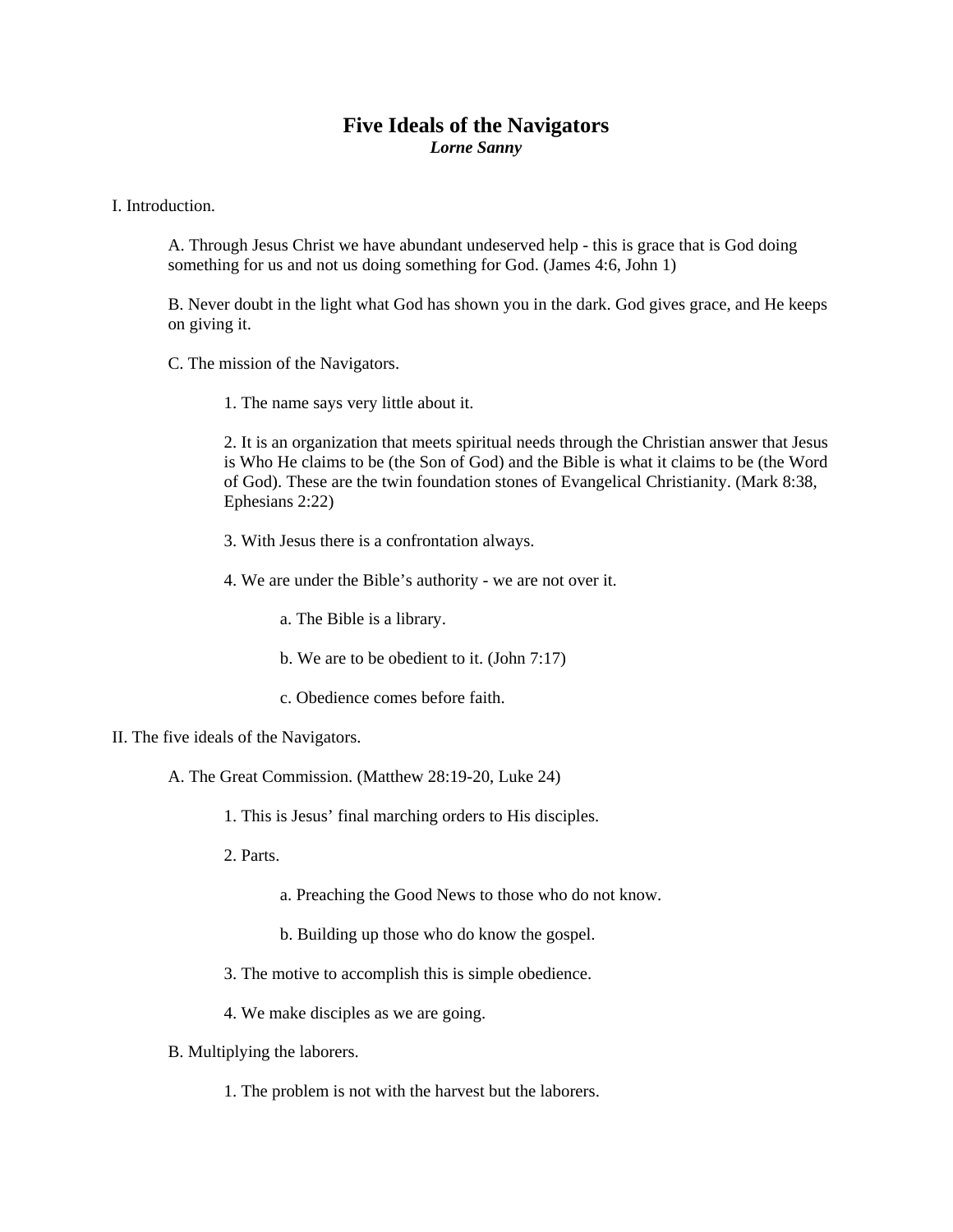2. A laborer is a disciple plus something.

a. It is doing and teaching. (Acts 1:1)

b. It is doing something in the spiritual realm and passing it on to someone else.

3. The work of the church is to fashion people who are like Jesus Christ. This must be done one by one.

C. The importance of every individual.

1. The individual is important to the Father by way of Creation - he is made in His image.

2. The individual is important to the Son by way of the price He paid.

3. The individual is important to the Spirit by way of possibilities He has for us.

4. We need to remember that we are channels.

5. Every individual ought to be important to us because everybody is important to another person besides that person.

- D. The standard of being the best one can be.
	- 1. Everybody needs a "bur under his saddle."
	- 2. The purpose is progress not perfection.
	- 3. We need to concentrate in order to do the best we can with what we are supposed to.
		- a. What are you doing that is producing?
		- b. What are you doing that is effective?
		- c. We should be doing what counts.

d. To do this we need to ask what is the most effective thing we can do for a spiritual ministry. This may require rearranging our priorities.

E. The task is to serve.

1. This is an attitude. You will know you have a servant attitude by how you act when you are treated like one.

2. We are to be faithful in that which is another's. (Luke 16)

III. Conclusion.